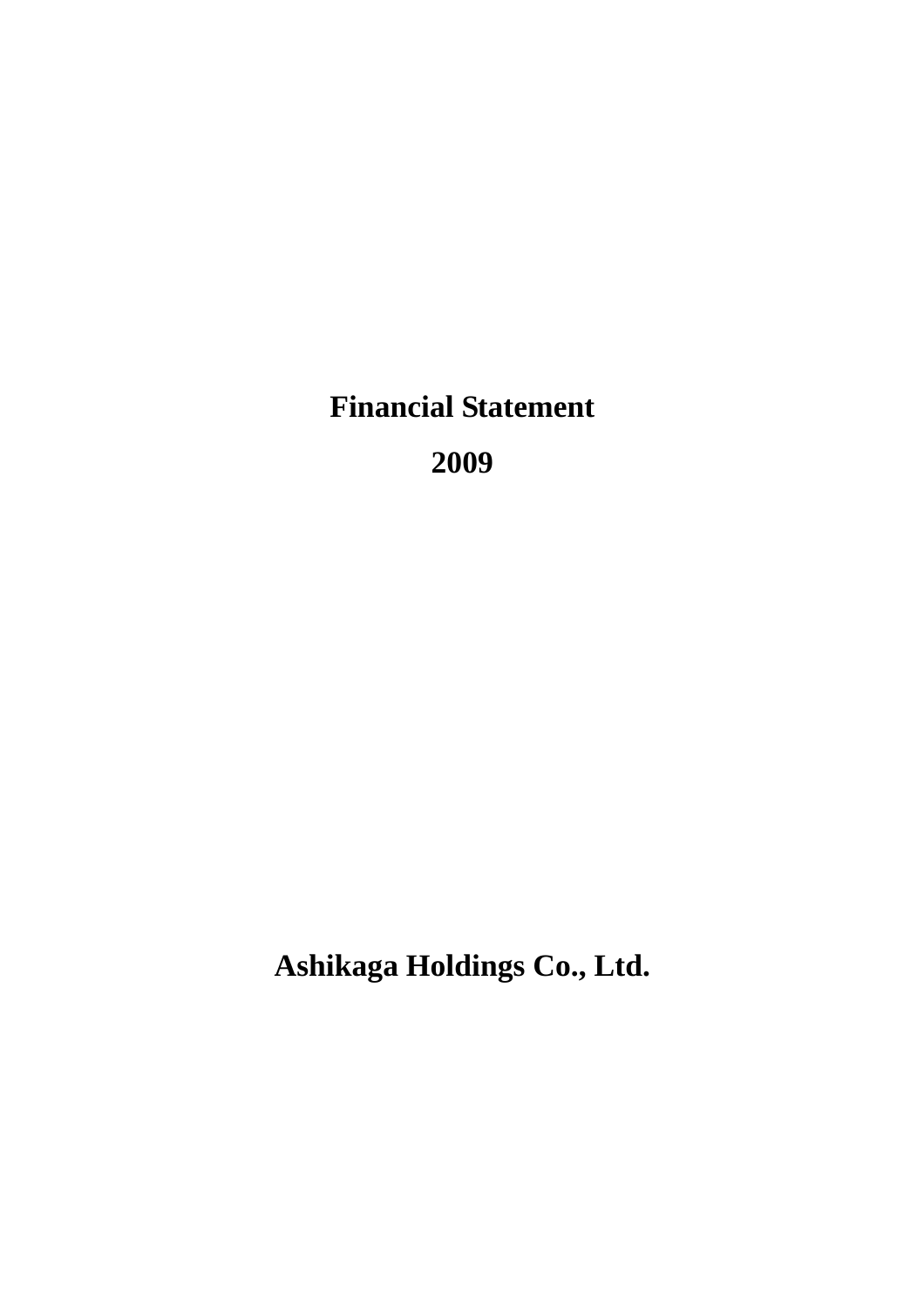## **The current business status of Ashikaga Holdings**

Ashikaga Holdings acquired all stocks of the Ashikaga Bank from the Deposit Insurance Corporation of Japan on July 1, 2008, by which it has become a bank holding company making the Bank its wholly-owned subsidiary. The Ashikaga Holdings group has been making a concerted effort to continuously exert its financial intermediary function in the territories centering on Tochigi Prefecture based on its business plan.

Further, Ashikaga Holdings formulated a mid-term management plan covering a period ending March 31, 2013 with the Ashikaga Bank, which includes a medium target to construct a solid business foundation as a regional top bank and get its stocks listed on the Tokyo Stock Exchange.

## **Business performance of the current term**

The consolidated business performance of Ashikaga Holdings for the current term does not reflect the Ashikaga Bank's consolidated profit of the first quarter of fiscal year 2008 (from April 1 to June 30, 2008) as it acquired the Bank's stocks on July 1, 2008. Operating income, therefore, was ¥82.2 billion (\$836,836,000). On the other hand, it stated ¥11.4 billion (\$116,725,000) in the account of transfers to reserves for possible loan losses, and ¥29.9 billion (\$305,291,000) as write-off of stocks, etc. because there is the difference between the book value of securities stated by the Bank and Ashikaga Holdings' consolidated book value of securities. Such difference arose because the Ashikaga Holdings stated securities at market value as of July 1, 2008 (the date when it acquired the Bank's stocks). As a result, operating expenses amounted to ¥109.4 billion  $(1,114,236,000)$ , which caused Ashikaga Holdings to post an operating loss of ¥27.2 billion (\$277,399,000). Net loss for the current term was ¥6.5 billion (\$67,127,000) due to the booking of minus ¥20.5 billion (\$208,719,000) for corporate tax adjustments, etc.

In terms of consolidated financial position, total assets amounted to ¥4,920.9 billion (\$50,096,326,000) and total liabilities were ¥4,725.6 billion (\$48,107,791,000). In terms of the major accounting items, loans and bills discounted, securities, and deposits were ¥3,438.5 billion (\$35,004,951,000), ¥1,162.3 billion (\$11,832,542,000), ¥4,264.8 (\$43,417,335,000) respectively. Ashikaga Holdings, in starting businesses as a holding company, issued common stocks and preferred stocks in the amount of ¥135.0 billion (\$1,374,325,000) and ¥50.0 billion (\$509,009,000) respectively for the purpose of raising capital, and in March 2009, borrowings with a perpetual subordinated clause with for ¥25.0 billion (\$254,504,000) were converted to new preferred stocks (debt equity swap), which were allocated to third parties. Net assets, however, were ¥195.3 billion (\$1,988,534,000) as they posted a net loss for the current term and recognized net unrealized losses on other securities as well.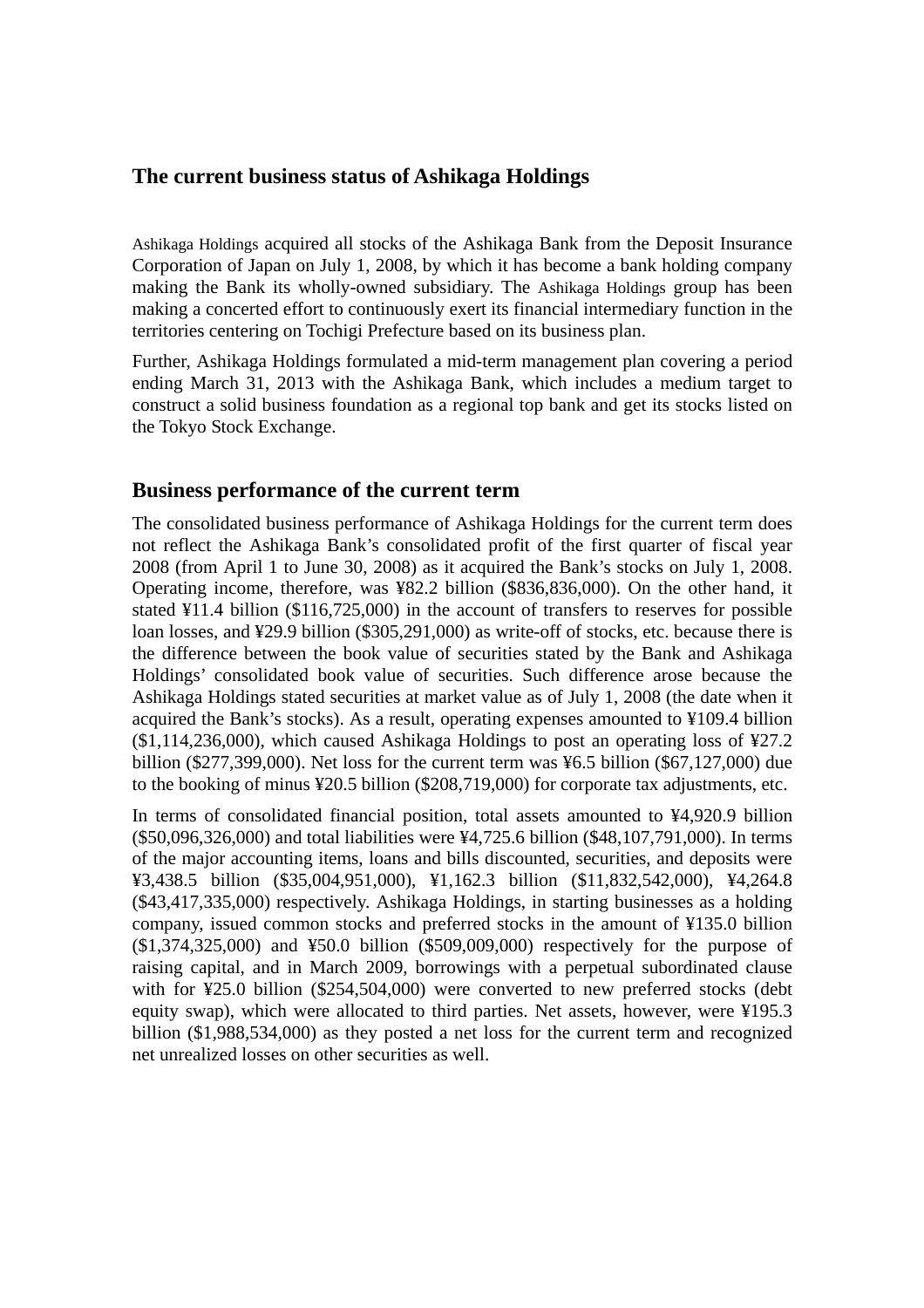## **Consolidated Balance Sheets**

Ashikaga Holdings Co. Ltd. and consolidated subsidiaries As of March 31, 2009

|                                                     | Millions of Yen | Thousands of US\$ |
|-----------------------------------------------------|-----------------|-------------------|
| <b>Assets</b>                                       |                 |                   |
| Cash and Due From Banks                             | 117,058         | 1,191,680         |
| Call Loans and Bills Purchased                      | 48,879          | 497,605           |
| Commercial Paper and Other Debts Purchased          | 7,366           | 74,996            |
| <b>Trading Securities</b>                           | 4,819           | 49,064            |
| Money Held in Trust                                 | 242             | 2,469             |
| Securities                                          | 1,162,310       | 11,832,542        |
| Loans and Bills Discounted                          | 3,438,536       | 35,004,951        |
| Foreign Exchange                                    | 4,300           | 43,777            |
| <b>Other Assets</b>                                 | 23,043          | 234,588           |
| Tangible Fixed Assets                               | 25,279          | 257,348           |
| <b>Intangible Fixed Assets</b>                      | 121,915         | 1,241,118         |
| Deferred Tax Assets                                 | 12,132          | 123,514           |
| Customer Liabilities for Acceptances and Guarantees | 28,582          | 290,979           |
| Reserves for Possible Loan Losses                   | (73,506)        | (748, 312)        |
| <b>Total Assets</b>                                 | 4,920,962       | 50,096,326        |
|                                                     |                 |                   |
| <b>Liabilities:</b>                                 |                 |                   |
| Deposits                                            | 4,264,884       | 43,417,335        |
| <b>Negotiable Certificates of Deposit</b>           | 17,109          | 174,174           |
| Call money and Bills Sold                           | 90,000          | 916,217           |
| Collateral Deposits Received for Securities Lending | 132,431         | 1,348,175         |
| <b>Borrowed Money</b>                               | 133,990         | 1,364,045         |
| Foreign Exchange                                    | 481             | 4,901             |
| Other Liabilities                                   | 41,616          | 423,666           |
| <b>Reserves for Directors' Bonuses</b>              | 13              | 133               |
| Reserves for Employee Retirement Benefits           | 15,141          | 154,145           |
| Reserves for Directors' Retirement Benefits         | 80              | 819               |
| Reserves for Loss on Deposit Refunds                | 1,155           | 11,758            |
| <b>Reserves for Contingent Losses</b>               | 93              | 948               |
| Reserve for Credit Card Rewards Points              | 48              | 491               |
| Acceptances and Guarantees                          | 28,582          | 290,979           |
| <b>Total Liabilities</b>                            | 4,725,628       | 48,107,791        |
|                                                     |                 |                   |
|                                                     |                 |                   |
| <b>Net Assets:</b>                                  |                 |                   |
| Capital Stock                                       | 105,010         | 1,069,021         |
| Earned surplus                                      | 104,990         | 1,068,818         |
| Retained earnings                                   | (6, 593)        | (67, 127)         |
| <b>Total Shareholders' Equity</b>                   | 203,406         | 2,070,712         |
| Net Unrealized Gains (Losses) on Other Securities   | (8,116)         | (82, 626)         |
| Gains (Losses) on Deferred Hedges                   | 44              | 448               |
| Total Valuation and Translation Adjustments, Etc.   | (8,072)         | (82, 177)         |
| <b>Total Net Assets</b>                             | 195,333         | 1,988,534         |

**Total Liabilities and Net Assets 4,920,962 50,096,326**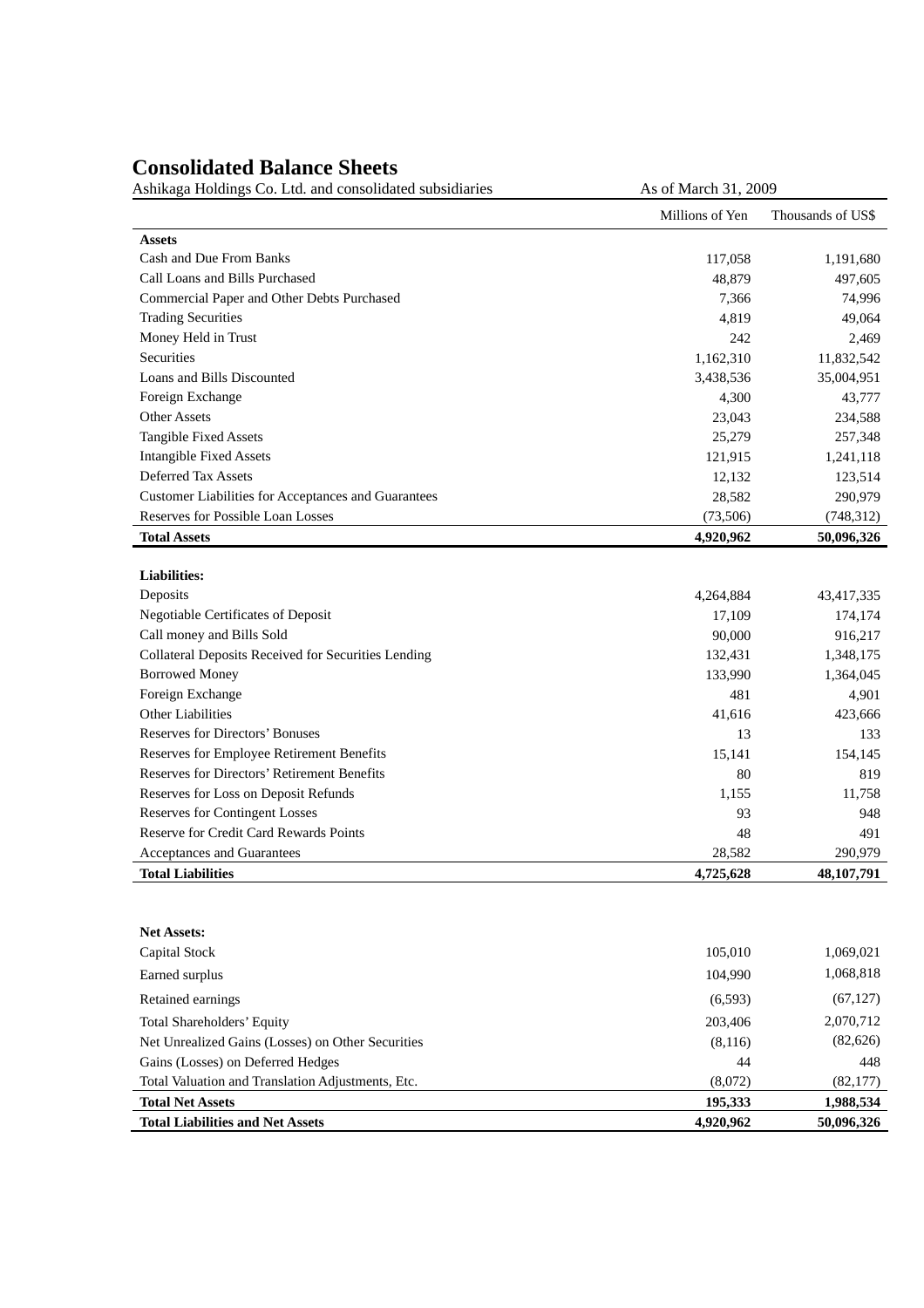## **Consolidated Statement of Income**

Ashikaga Holdings Co, Ltd. and consolidated subsidiaries From April 1, 2008 to March 31, 2009

|                                       | Millions of Yen | Thousands of U.S. |
|---------------------------------------|-----------------|-------------------|
|                                       |                 | Dollar            |
| <b>Operating Income</b>               |                 |                   |
| <b>Interest Income</b>                | 66,260          | 674,544           |
| Interest on Loans and Discounts       | 55,688          | 566,922           |
| Interest and Dividends on Securities  | 8,847           | 90,072            |
| Fees and Commissions                  | 12,747          | 129,767           |
| <b>Other Business Income</b>          | 1,974           | 20,099            |
| Other Operating Income                | 1,220           | 12,425            |
| <b>Total Operating Income</b>         | 82,202          | 836,836           |
|                                       |                 |                   |
| <b>Operating Expenses</b>             |                 |                   |
| <b>Interest Expenses</b>              | 11,983          | 121,995           |
| <b>Interest on Deposits</b>           | 7,838           | 79,794            |
| Fees and Commissions                  | 3.727           | 37,945            |
| <b>Other Business Expenses</b>        | 152             | 1,549             |
| General and Administrative Expenses   | 40,952          | 416,904           |
| <b>Other Operating Expenses</b>       | 52,635          | 535,841           |
| <b>Total Operating Expenses</b>       | 109,451         | 1,114,236         |
|                                       |                 |                   |
| <b>Operating Profit (loss)</b>        | (27, 248)       | (277, 399)        |
| <b>Special Gains</b>                  | 526             | 5,363             |
| <b>Special Losses</b>                 | 139             | 1,424             |
| Net Profit (loss) before Income Taxes | (26, 862)       | (273, 460)        |
| Corporate, Inhabitant, Business Taxes | 234             | 2,386             |
| Corporate Tax Adjustments, Etc.       | (20, 502)       | (208, 719)        |
| Total Corporate Taxes, Etc.           | (20, 268)       | (206, 332)        |
| <b>Net Profit (loss)</b>              | (6,593)         | (67, 127)         |

Note 1. Items concerning the scope of consolidation

 (1) Consolidated subsidiary companies including those stipulated by the detailed enforcement regulations of the Commercial Code: 6 The Ashikaga Bank, Ltd., Ashikaga Credit Guarantee Co., Ltd., Ashigin System

Development Co., Ltd., Ashigin Business Service Co., Ltd., Ashigin Business Support Co., Ltd., and Ashigin DC Card Company Limited.

 (2) Unconsolidated subsidiary companies including those stipulated by the detailed enforcement regulations of the Commercial Code: 2

 Ashikaga Company Development Fund No.1 Business Investment Limited Liability Partnership

 Ashikaga Company Development Fund No.2 Business Investment Limited Liability Partnership

 The above unconsolidated subsidiary companies including those stipulated by the detailed enforcement regulations of the Commercial Code are excluded from the scope of consolidation because their total amounts in terms of assets, operating income, net profit (loss) (comparable to equity portion), retained earnings (comparable to equity portion), and gains (losses) on deferred hedges (comparable to equity portion) are immaterial in that they do not hinder a rational judgment of the Group's financial position and results of operations when excluded from the scope of consolidation.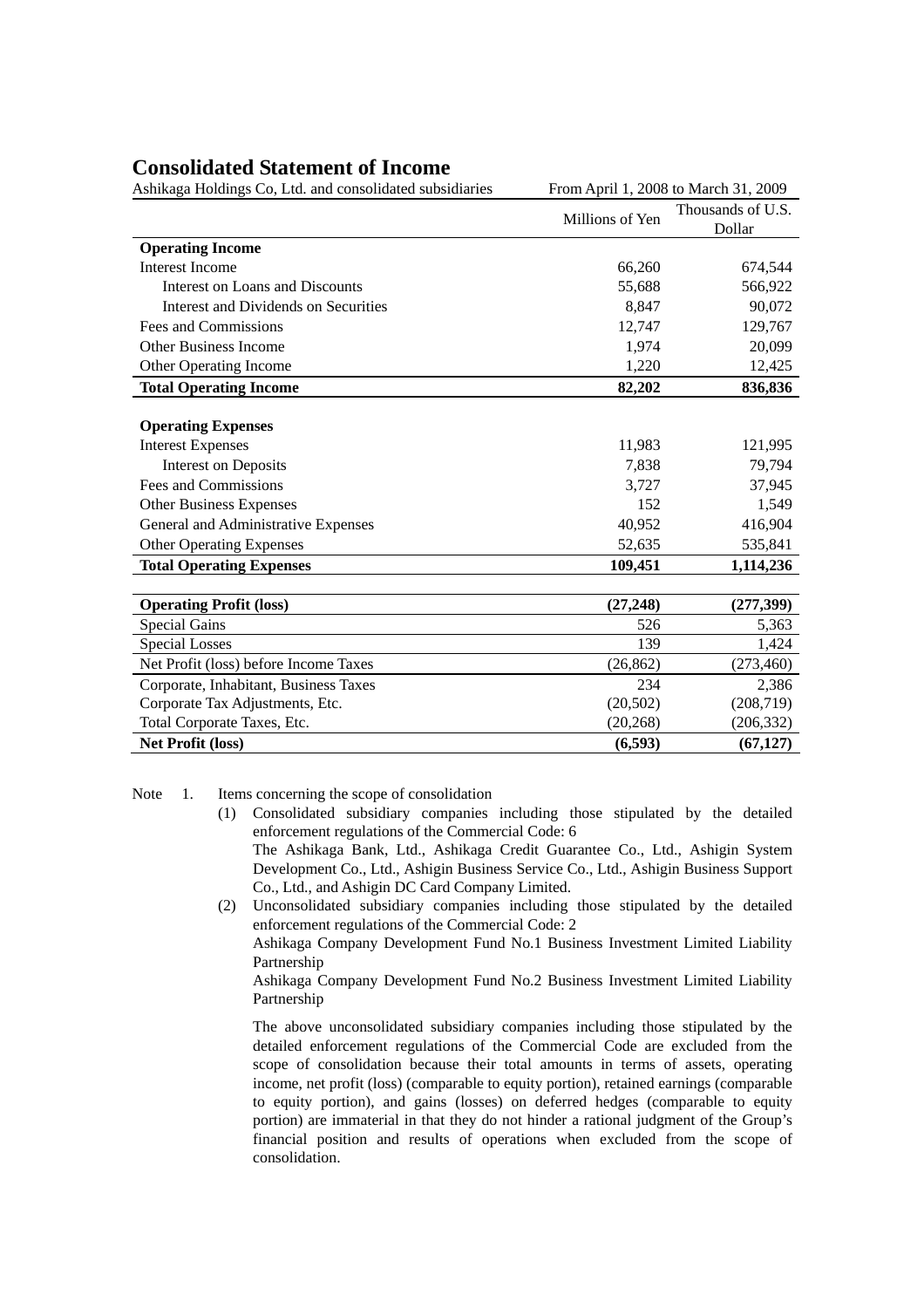- 2. Items concerning application of the equity method
	- (1) Unconsolidated subsidiary companies including those stipulated by the detailed enforcement regulations of the Commercial Code that are accounted for by the equity method: None
	- (2) Unconsolidated subsidiary companies including those stipulated by the detailed enforcement regulations of the Commercial Code that are not accounted for by the equity method: 2

 Ashikaga Company Development Fund No.1 Business Investment Limited Liability **Partnership** 

 Ashikaga Company Development Fund No.2 Business Investment Limited Liability Partnership

(3) Affiliates that are not accounted for by the equity method: None

 The above unconsolidated subsidiaries including those stipulated by the detailed enforcement regulations of the Commercial Code are excluded from the scope of equity method because their total amounts in terms of net profit (loss) (comparable to equity portion), retained earnings (comparable to equity portion), and gains (losses) on deferred hedges (comparable to equity portion) are immaterial that they do not have material impact on consolidated the financial statements when excluded from the scope of equity method.

 3. Items concerning evaluation of assets and liabilities of consolidated subsidiaries including those stipulated by the detailed enforcement regulations of the Commercial Code:

Assets and liabilities of consolidated subsidiaries including those stipulated by the detailed enforcement regulations of the Commercial Code are carried at fair market value based on the market value method applied to all Group companies.

 4. Items concerning account settlement dates of consolidated subsidiaries including those stipulated by the detailed enforcement regulations of the Commercial Code:

The account settlement date of all consolidated subsidiaries including those stipulated by the detailed enforcement regulations of the Commercial Code is March 31.

- 5. Of total loans and bills discounted, loans to bankrupt customers amounted to ¥7,300 million (\$74,315,000), non-accrual delinquent loans amounted to ¥105,704 million (\$1,076,086,000), loans past due for 3 months or more totaled ¥454 million (\$4,621,000), and restructured loans stood at ¥37,940 million (\$386,236,000). The total amount of such loans was ¥151,399 million (\$1,541,270,000). The definition for each of the said loans is subject to the provisions prescribed in Article 19-2, paragraph 1, item 5 (b) of the Enforcement Regulations of the Banking Law.
- 6. Consolidated equity ratio prescribed in Article 34-10, paragraph 1, item 4: 5.75%.
- 7. Accumulated depreciation on tangible fixed assets: ¥33,181 million (\$337,795,000).
- 8. Advanced depreciation on tangible fixed assets: ¥2,508 million (\$25,541,000).
- 9. Assets pledged as collateral:

| <b>Securities</b> | ¥401,342 million (\$4,085,744,000) |
|-------------------|------------------------------------|
| Cash              | $44$ million (\$42,000)            |

Liabilities related to the above pledged assets:

| Deposits                                                         | ¥69,595 million (\$708,498,000)    |
|------------------------------------------------------------------|------------------------------------|
| Call Money                                                       | ¥90,000 million (\$916,217,000)    |
| <b>Collateral Deposits</b><br>Received for<br>Securities Lending | ¥132,431 million (\$1,348,175,000) |
| <b>Borrowed Money</b>                                            | ¥53,800 million (\$547,694,000)    |